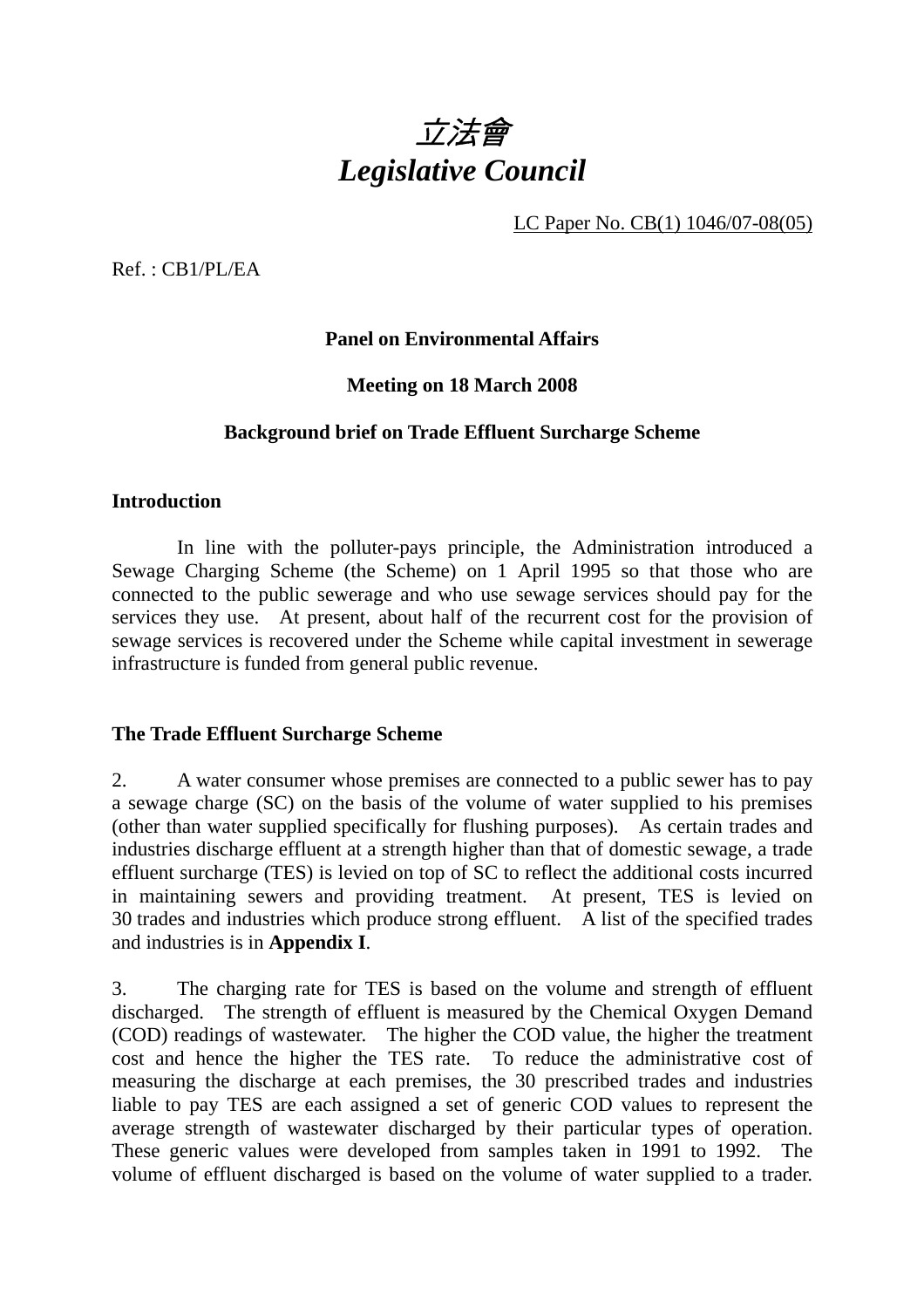As some of the water supplied to certain trades and industries will be consumed, used in products or lost via evaporation instead of being discharged to sewers, a system of discharge factors is employed to allow for such losses. Eight trades, including the restaurant trade, are charged for only 70% of their water consumption.

4. While generic values are assigned to each trade and industry, any individual operator who considers that his business is discharging effluent which is less polluting than the generic values assigned can appeal for a lower TES rate. In lodging an appeal, the operator has to arrange for the collection and testing of trade effluent by an approved laboratory at his own cost and submit the results to the Drainage Services Department (DSD). Where DSD is satisfied that the COD value of the trade effluent is less than the assigned generic value, the TES rate will be reduced accordingly. The reduced rate is valid for one year. Details of the COD reassessment procedures are in **Appendix II**.

# Concerns of the trades

5. According to an assessment carried out in 1996, the existing SC and TES account for less than 0.3% of the operating costs of most manufacturing establishments. However, in the case of heavy users of water, SC and TES account for 0.6% to 1.8% of their operating costs respectively. Some trades, in particular the restaurant trade, state that the COD value of the effluent that they discharge is lower than the generic COD value assigned to them. Certain trades have pointed out that the procedures for COD reassessment are complicated and costly, particularly when they have to appeal on an annual basis since the reassessed COD values would only stand for a year. They claim that the cost of appeal is greater than that of TES they have to pay. This has created a disincentive to appeal. There are also questions on the propriety of using a generic COD value to represent the average strength of wastewater discharged by a particular type of operation which may vary according to the scale of operation.

## The consultancy review

6. In October 1996, the Government commissioned a consultancy to review the structure and operation of the TES scheme. The TES Final Report released in April 1997 generally endorsed the basic features of the TES scheme, including the use of COD as the pollution parameter, application of the existing generic COD values to all trades, use of volume and quality of effluent as the technical basis for charging, and determination of the volume of effluent discharged on the basis of fresh water supplied. The review also recommended measures to address trades' concerns about the cost of COD reassessment by simplifying and streamlining the methods and procedures for reassessment. Legislative amendments to the Sewage Services Ordinance (Cap. 463), the TES Regulation and the Technical Memorandum issued under the Ordinance were required for implementing the revised COD reassessment proposals. These amendments included –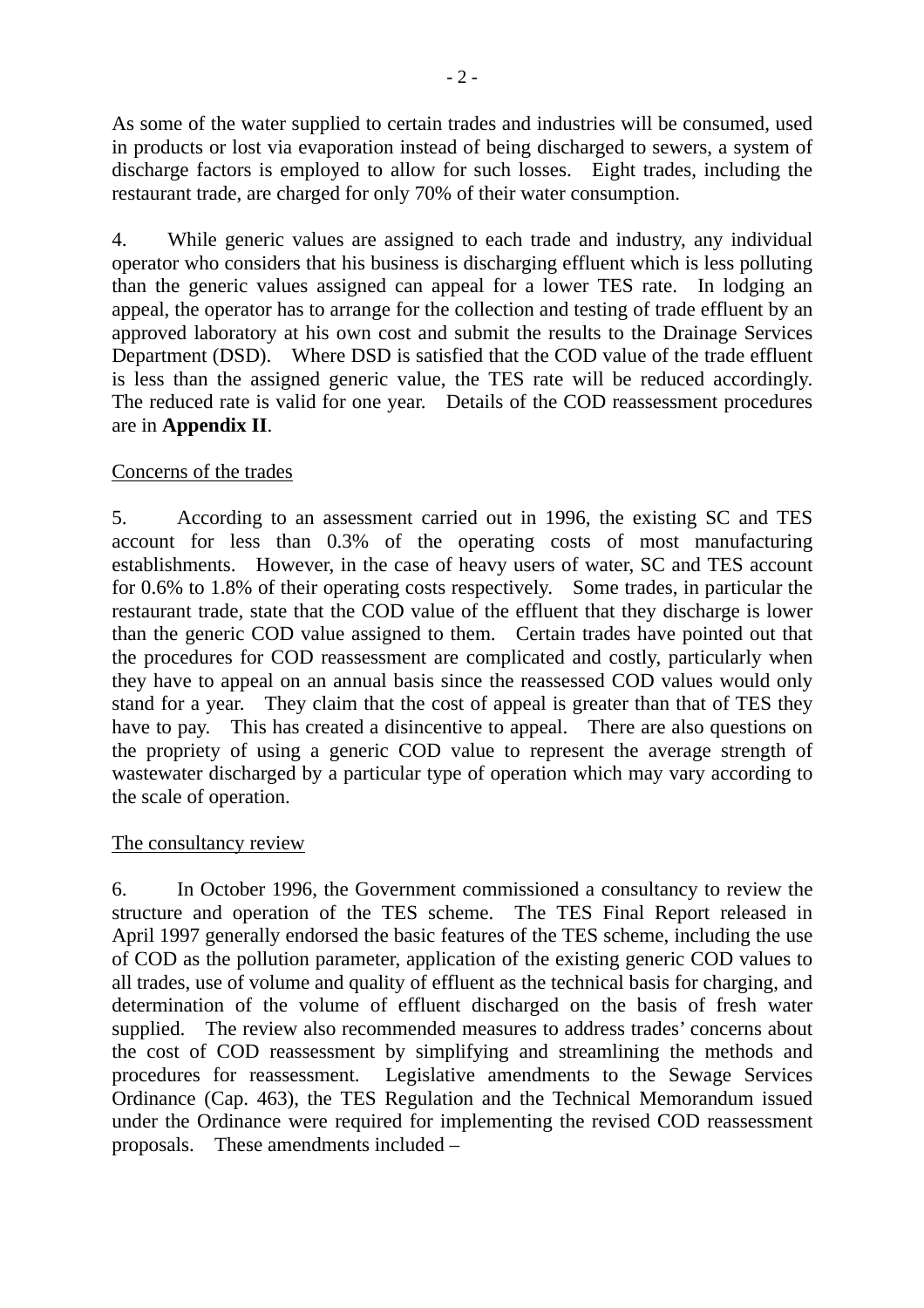- (a) To revise procedures for reassessment of COD value, so that the simpler and less costly "grab sampling method" would be applied to replace the "flow-proportional composite sampling";
- (b) To entrust DSD with the responsibility of carrying out the sample-taking and testing work instead of private laboratories to ensure the statistical reliability of the samples, with full costs being recovered from applicants;
- (c) To extend the validity of COD values determined upon reassessment from one year to three years;
- (d) To allow DSD to charge consumers with "mixed TES accounts" on the basis of the estimated amount of water consumed by each of the TES payable trade;
- (e) To require a consumer to notify DSD if he changes his business to a TES chargeable account;
- (f) To allow chain group business to apply for "group assessment"; and
- (g) To enable DSD to initiate refund of SC or TES to consumers.

According to the Administration, the proposed procedures would significantly reduce the cost of reassessing COD values and minimize the disturbance caused to the trades' business during the collection of samples.

7. The Panel on Environmental Affairs was briefed on the proposals on 20 December 1999. Members shared the trades' concerns about the unfairness of the Scheme which had posed immense difficulties to the trades, in particular the restaurant trade. They urged the Administration to provide necessary assistance to the affected trades in complying with the Scheme.

8. The trades and industries were consulted on the proposals in September 2000. According to the Administration, the trades were generally in support of the proposed "group reassessment" and extension of the validity period from one to three years. Some however suggested that the validity period of the reassessment results should be longer than three years. While the trades generally had no strong views on the "random grab sampling" method, some major chain restaurant groups objected to the new sampling method as they would have to bear extra cost in sample-collection which was currently performed by their own technical staff without additional operation cost. The trades also generally objected to allowing DSD to perform the effluent sampling and testing work lest DSD would be biased in the effluent sampling process. Besides, the cost for effluent sampling and testing may not be reasonable without competition. The Administration agreed to consider ways to revise the proposals in the light of the views collected during the public consultation exercise.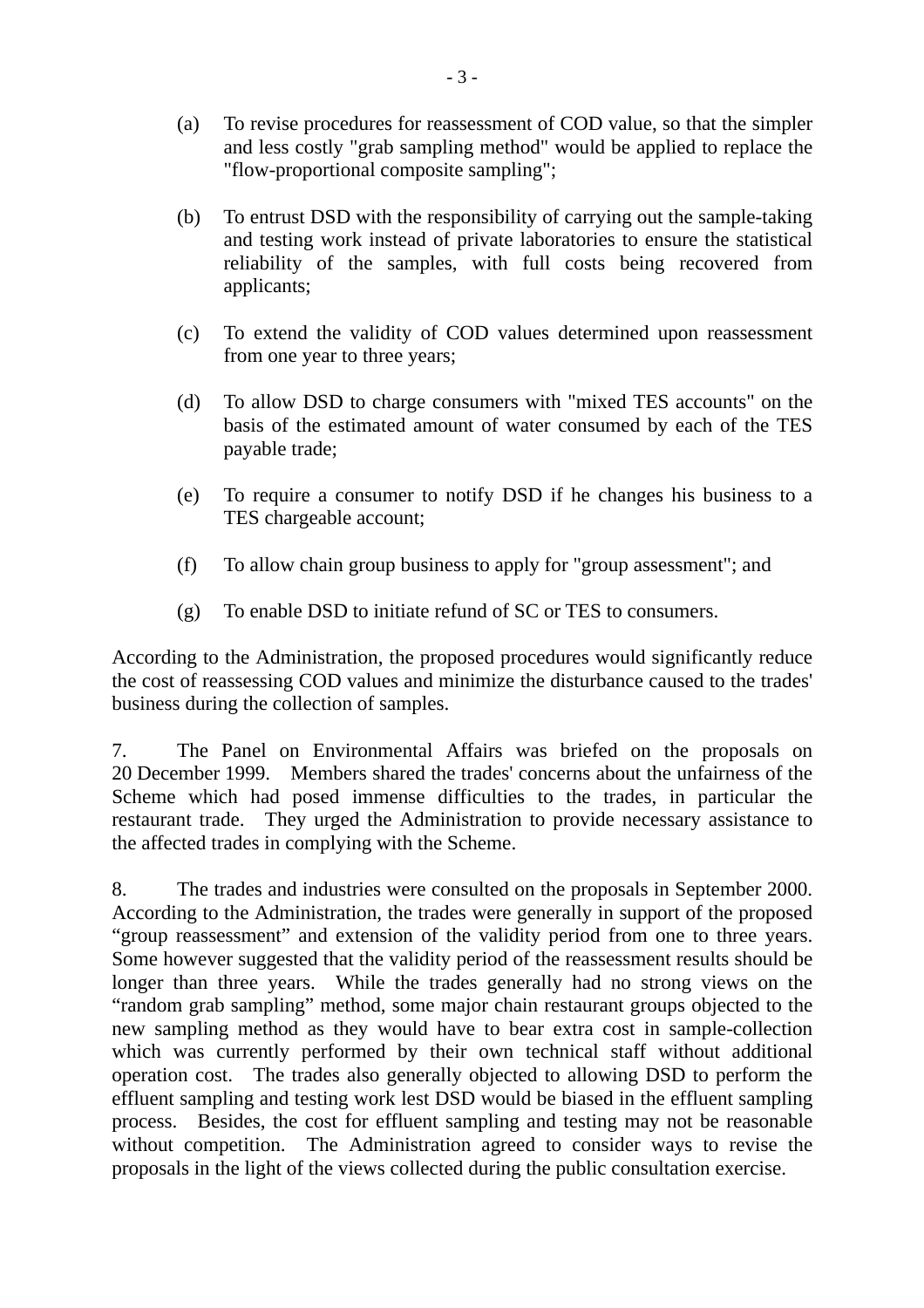9. Following the incident where a caterer set himself on fire to express his strong dissatisfaction over the imposition of TES, the Panel held a meeting on 3 April 2001 to discuss the subject. Members called for a review of the generic COD values and requested for further improvements to the appeal mechanism to make it fairer and more equitable. They opined that the Administration should adopt a partnering approach with the trades in dealing with the pollution problem. In light of the comments received at Panel meetings and the concerns raised by the trades, the Administration would be putting forward proposals on the scheme.

## Reduction of TES as part of economic relief package

10. As part of the overall special economic relief package in the 2002-03 Budget, the Financial Secretary introduced the Revenue (Variation and Reduction of Fees and Charges) Order 2002 (the Order) in March 2002 to provide for concessions in certain government fees and charges. These included, among others, waiver of water and sewage charges for non-domestic consumers for one year, subject to maximum amounts set at \$3,200 and \$800 respectively and the reduction of TES, payable by 30 designated trades and industries, by a flat rate of 30% for one year. After scrutinized by a subcommittee set up for the purpose, the Order came into operation on 1 April 2002 to tie in with the 2002-03 financial year. Consequent to the Order, 83% of the non-domestic accounts (about 180 000) were exempted from water or SC for one year while there was an average reduction of \$4,000 per account for the 15 000 TES accounts.

11. As one of the relief and economic revival measures to help the community to tide over the economic difficulties following the outbreak of the Severe Acute Respiratory Syndrome, the Waterworks (Reduction of Water Charge) Regulation 2003 and the Sewage Services (Reduction of Sewage Charge and Trade Effluent Surcharge) Regulation 2003 were introduced in May 2003 to reduce the water charge, SC and TES for a four-month period from August to November 2003.

12. At the Council meeting on 8 December 2004, Mr Tommy CHEUNG Yu-yan moved the following motion, which was amended by Mr Martin LEE Chu-ming and carried at the Council meeting –

> "That this Council urges the Environment, Transport and Works Bureau to expeditiously conduct a comprehensive review of the basis for charging the trade effluent surcharge and its appeal mechanism with a view to ensuring that the charging scheme is fair and reasonable, and that the polluter pays principle is put into effect; furthermore, the Government should also assist the affected persons and businesses in adopting various means including new and high technologies to further conserve water and reduce the discharge of effluent."

13. Pursuant to the motion, the then Secretary for the Environment, Transport and Works undertook to review the charging mechanism of TES and the appeal system with reference to the operational data collected in the past years, with a view to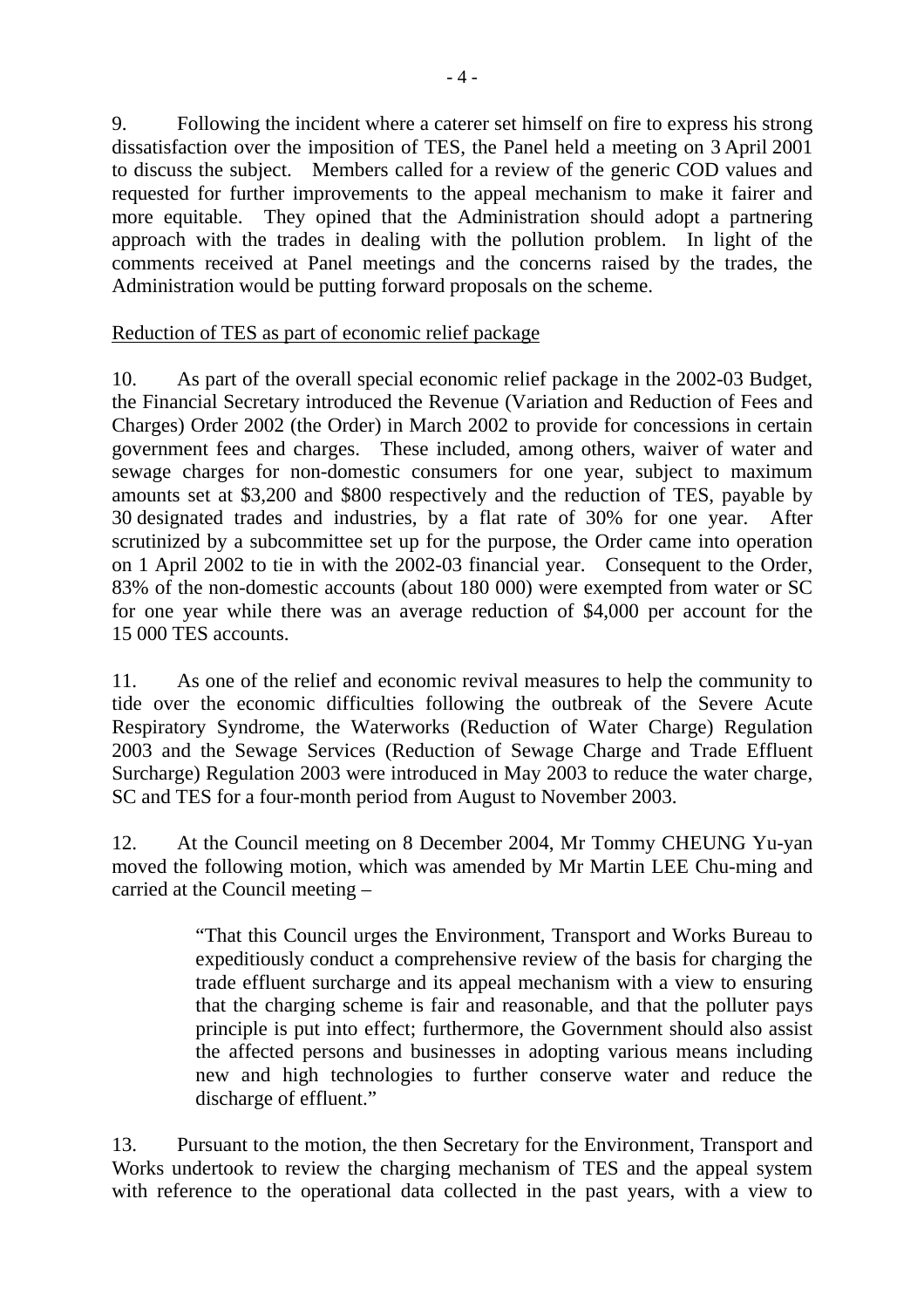making the charging mechanism more equitable and simplifying the appeal system. The Administration would be analyzing the data collected and opinions received from different trades since the introduction of TES, including the number of appeal cases, the appeal success rate, and the factors applicable to successful appeals etc so as to review the appeal system. In light of the outcome of the analysis, the Administration would consider how to proceed with the review of the TES charging mechanism in accordance with the polluter-pays principle. As TES is applicable to many trades and the Administration would also like to take the opportunity to review the charging policy for SC and the justification for providing subsidy to sewage services, which needs a longer lead time for preparation. The Administration would consult the public and the trades on its proposals once these have been worked out.

## **Latest development**

14. When the proposal of applying the polluter-pays principle in the provision of sewage services was discussed at the meeting of the Panel on Environmental Affairs on 22 January 2007, deputations were invited to express views. The restaurant trade generally considered it unfair for DSD to continue applying TES rates based on the generic value of COD derived in 1995, which had been worked in a non-transparent manner using the test results of 31 restaurants only. While the validity period of COD reassessment would be extended from one year to two years, very few restaurants would make use of the reassessment mechanism given the high cost of appeal. Besides, the high successful appeal rate of 85% had reflected that most restaurants had been overcharged under the Scheme. It was necessary for the Administration to conduct a more comprehensive review of the charging mechanism for TES taking into account the difficulties of the catering industry.

15. According to the Administration, trade-specific surveys would be conducted within the next 12 months with a view to adjusting the generic COD values. Apart form the catering industry, generic COD values of other 29 trades would also be reassessed. Subject to the outcome of the trade specific surveys, a review of the generic COD values of all TES trades would be carried out before deciding the need to adjust the TES rates.

# **Relevant papers**

Information paper provided by the Administration for the Environmental Affairs Panel meeting on 20 December 1999 http://www.legco.gov.hk/yr99-00/english/panels/ea/papers/a622e08.pdf

Minutes of the Environmental Affairs Panel meeting on 20 December 1999 http://www.legco.gov.hk/yr99-00/english/panels/ea/minutes/ea201299.pdf

Information paper provided by the Administration for the Environmental Affairs Panel meeting on 3 April 2001 http://www.legco.gov.hk/yr00-01/english/panels/ea/papers/a933e04.pdf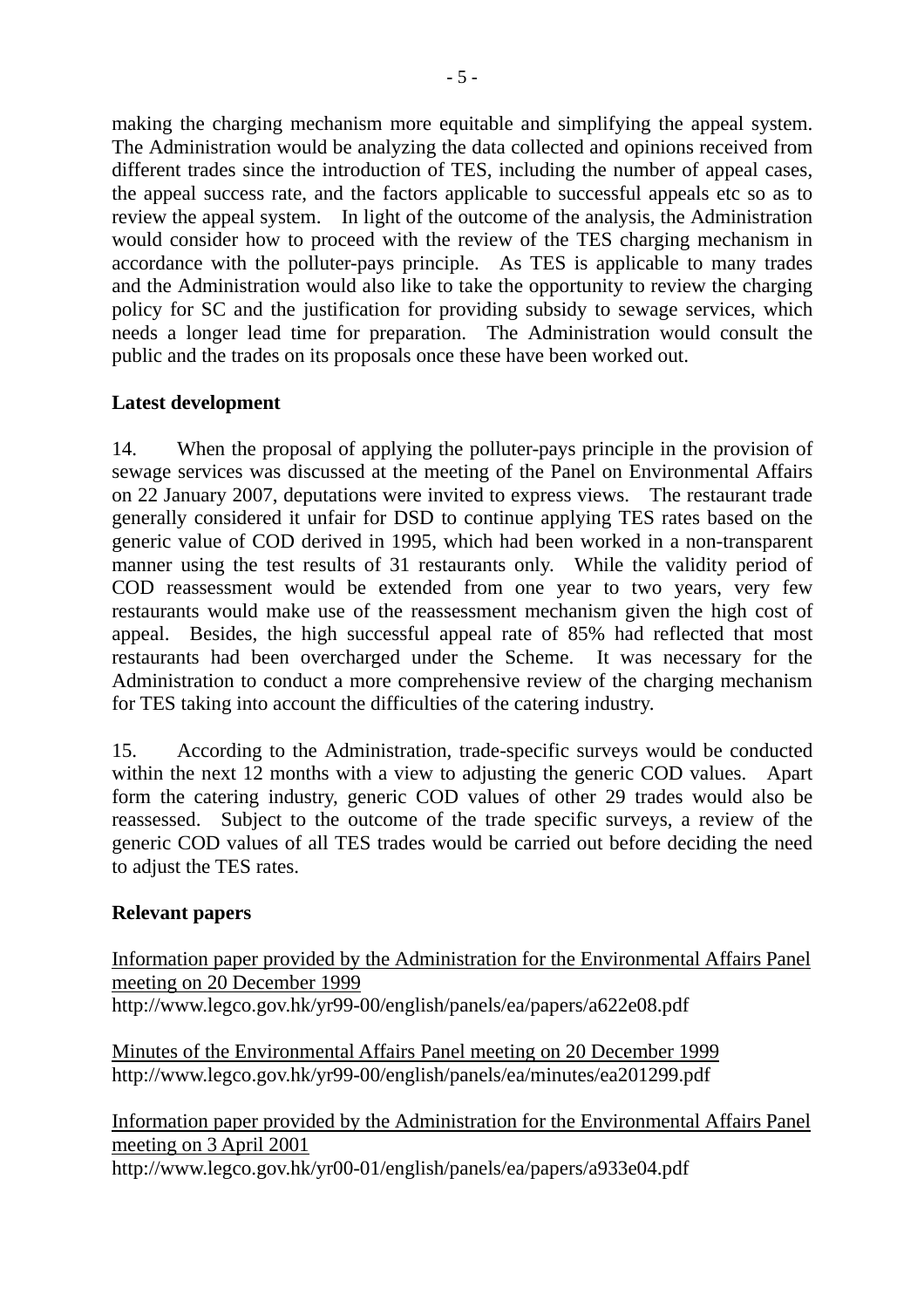Minutes of the Environmental Affairs Panel meeting on 3 April 2001 http://www.legco.gov.hk/yr00-01/english/panels/ea/minutes/ea030401.pdf

Hansard of the Council meeting on 8 December 2004 http://www.legco.gov.hk/yr04-05/english/counmtg/hansard/cm1208ti-translate-e.pdf

Information paper provided by the Administration for the Environmental Affairs Panel meeting on 22 January 2007

http://www.legco.gov.hk/yr06-07/english/panels/ea/papers/ea0122cb1-742-10-e.pdf

Minutes of the Environmental Affairs Panel meeting on 22 January 2007 http://www.legco.gov.hk/yr06-07/english/panels/ea/minutes/ea070122.pdf

Council Business Division 1 Legislative Council Secretariat 17 March 2008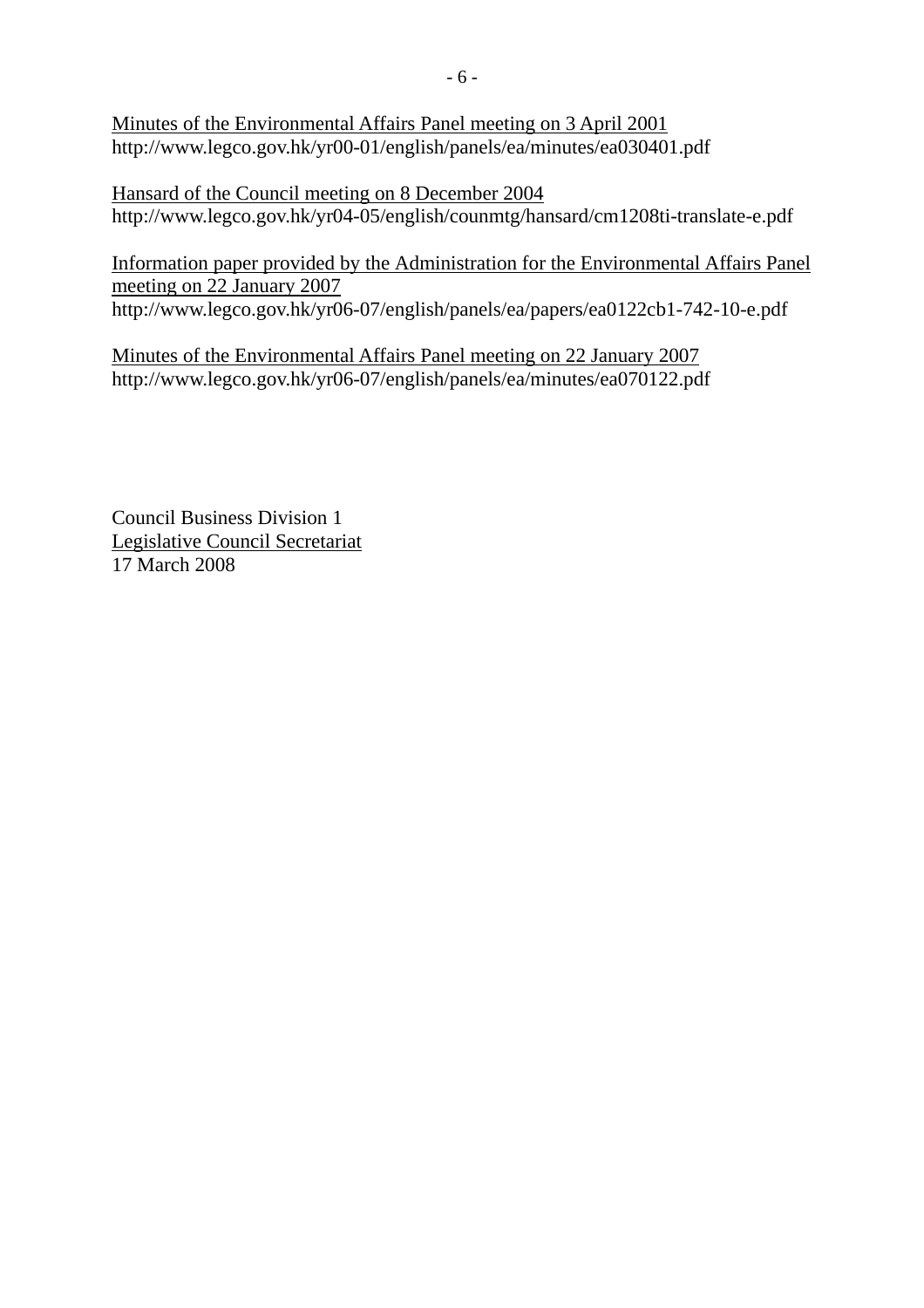# **Appendix I**

#### **List of the 30 TES-prescribed trades**

- 1. yarn sizing
- 2. washing new garments, excluding laundries
- 3. bleaching and dyeing of garments
- 4. bleaching and dyeing of knitted fabric
- 5. bleaching and dyeing of woven fabric
- 6. textile stencilling and printing
- 7. knit outerwear
- 8. wearing apparel other than knit outerwear
- 9. spinning cotton
- 10. laundries
- 11. soap and cleaning preparations, perfumes, cosmetics
- 12. medicines
- 13. paints, varnishes and lacquers
- 14. basic industrial chemicals
- 15. tanneries and leather finishing
- 16. pulp, paper and paperboard
- 17. soft drinks and carbonated waters industries
- 18. breweries and manufacture of malt liquor
- 19. distilling, rectifying and blending spirits
- 20. cocoa, chocolate and sugar confectionery
- 21. vermicelli, noodles, and similar farinaceous products
- 22. bakery products
- 23. grain mill products
- 24. vegetable oil, peanut oil, peppermint oil and aniseed oil
- 25. canning, preserving and processing of fish and crustaceans
- 26. canning and preserving fruit and vegetables
- 27. dairy products
- 28. slaughtering, preparing and preserving meat
- 29. soy and other sauces
- 30. restaurants